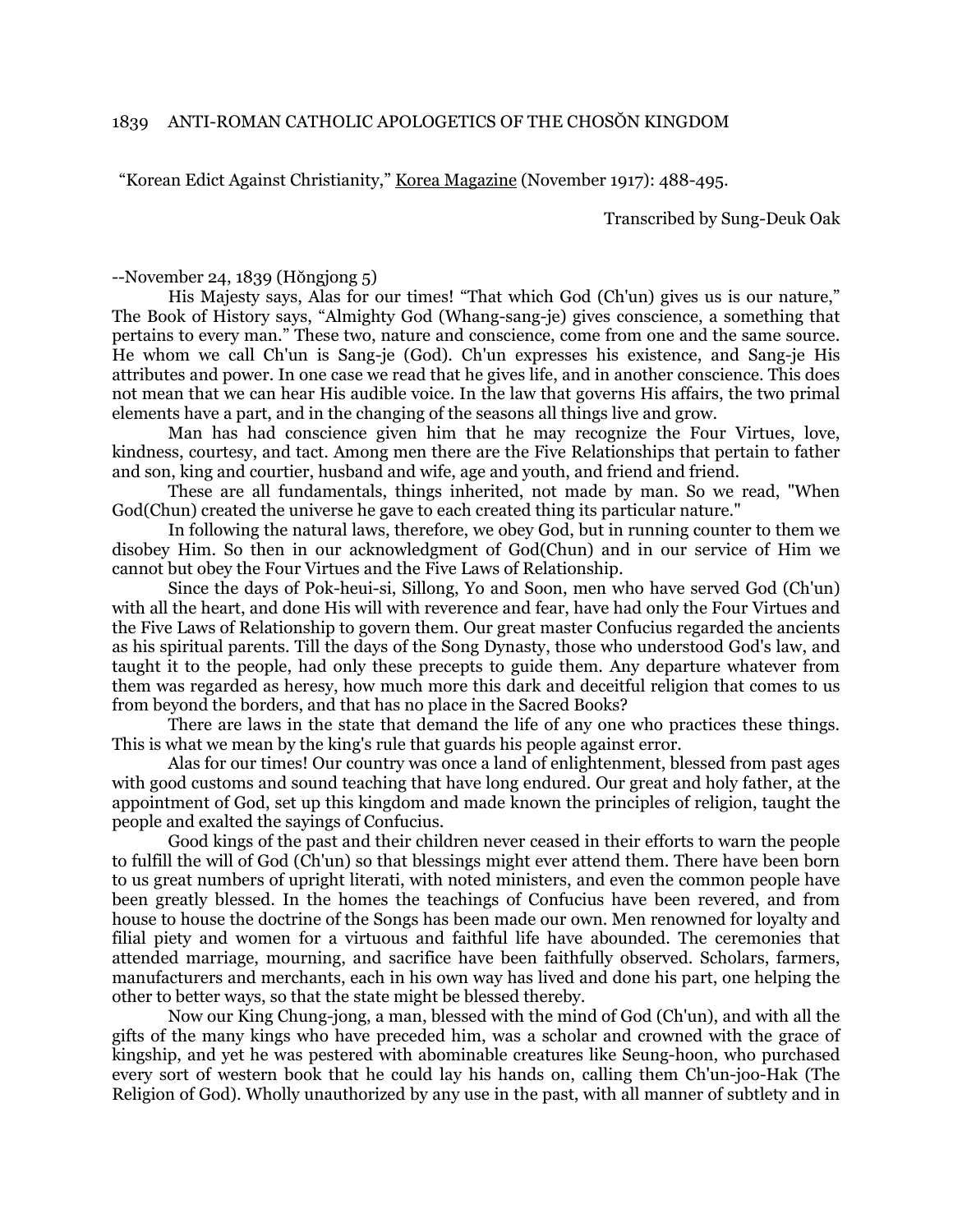a way no Sage ever thought of, this cult increased and grew so as to deceive and fascinate the people, till it brought upon us a world of barbarians and wild beasts.

King Chung-jong seeing this and fearing what the end might be, severely punished the leaders, but the leaders only, letting the others go free in the hope that their love of life might induce them to turn to a better way. He could not possibly have shown more leniency. Even swine and monsters of the deep, yes owls and wolves, would have been moved by this to repent, but these people, having lost all conscience, and being incapable of reform, continued till the year sin-yoo (1801) when they were dealt with according to the evil ways.

People of shallow judgment gave helped on these evil doings; while the ignorant masses have been carried away by them. Even ministers of state have been known to frequent its groups; and homes where the ancient Classics used to be studied, have fallen victims as well. Thus even the literati have shared its unholy practices Chu Moon-mo (a Chinaman) with his hair cut, and disguised as a native, has traveled about our markets. Sa Yang, by letter, attempted to call for foreign men-of-war to aid him. Such evil acts and unseemly deeds have grown rampant.

If King Soon-jo and the Dowager Queen Chung-soon had not dealt with these hobgoblins by axe and hammer, and destroyed them utterly, there is no saying what would have been the end for state and people.

Alas, now forty years have passed, and the laws against them have fallen into disuse, while the evil has increased and grown. Evil spirits and reptiles ever hiding their shadows, sow their obnoxious seeds, and rebels against the state go here and there under assumed names. They learn foreign languages for the sake of filthy lucre, and harbour foreigners in their midst not only once but many times. This poison has reached the farther limits of the land and the days we live in are worse even than 1801.

 I, humble though I be, following in the way of my fathers and my beloved mother, cannot but use the power that God has given me to stamp it out. Though I cannot expect to reform or restore souls utterly darkened by it, or to rescue those hopelessly tangled in its toils, who go forth indifferent to death, still as the parent of my people, I cannot but feel for them a sorrow of heart and deepest commiseration.

I have heard that if you punish people without definitely letting them know their faults, you will raise keen resentment.

I intend, therefore, to take up the matter of this evil item by item, and show its wrong, scatter the facts among the officials, and people of the eight provinces, so as to have them understand fully. Give your closest attention to this I pray.

Alas, those who believe in this religion say, "Our teaching means the worship and service of God (Ch'un)." Now the worship and service of God is something that is right and true; but their way of worship consists only in forgiving sin and dispensing their so-called love. By their acts they really insult God (Chun) and dishonour His Name. Our idea of service, on the other hand, is that we follow the Four Virtues and the Five Relationships which show forth God's purpose and will. One can see without further explanation the difference between the two.

He whom they call Jesus, we cannot understand. Was he man or evil spirit? Is the whole story concerning him true or false ? His followers say that he was in the beginning God (Ch'un), and that he came to earth, that he died and that he again ascended and became God Almighty (Ch'unjoo), the ruler of all men and things.

In essence Ch'un (God) is without sound or smell, while man has a body and all that goes with it. It is impossible that man should ever be God or that the two should be united. The statement that God (Ch'un) had come down to be a man, and that the man had gone up again and become God (Ch'un) is surely the limit of absurdity, intended to deceive people and lead them astray. Think this over I pray you. Is there any such statement in all history?

Alas, if you had no father how could you be born, and if no mother who would bring you up? The desire to repay one's parents for all their kindness will always remain the base of every religion but these Christians say, "The parents of the body are only parents of the body, but the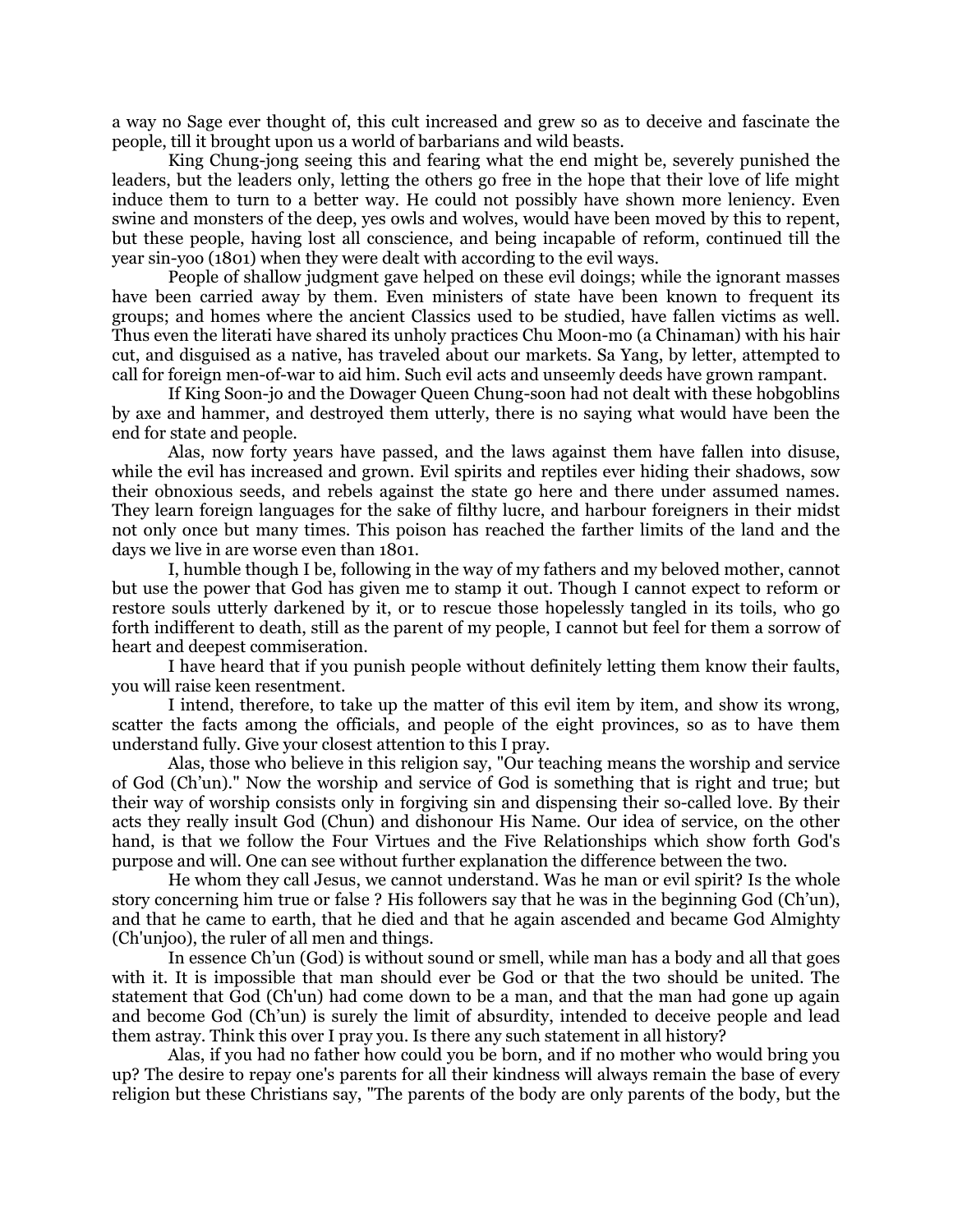priest of God (Ch'un-joo-ja) he is the parent of the soul." We should, therefore, love him and not them, and so they cast off their parents. How can men ever harbour such a gross view as this?

The law of sacrifice is the grateful acknowledgment of all that parents have done, so that they are viewed by the filial son as still alive and not dead. This is a most natural thought for men to have; but these Christians destroy the tablet and do away with sacrifice altogether, saying that the dead know nothing. If this be so what about the soul then that they talk of? Their statements, head and tail, do not agree but are most inconsistent.

The tiger is a wicked beast, but still even the tiger knows its parents and its offspring. Even wolves and sea monsters have the spirit of sacrifice to God. These religionists though they have heads that are round and heels that are square are not equal to the brute beasts. Who would dream that man could lose his conscience to such a degree? The law of right as relates to the Superior Man can never be done away with from the earth.

These people talk of priests and pope. This is not only like the barbarians with their chiefs but like ordinary robber bands. It is like taking away the power by force from the officials of the land. They do not recognize the authorities that exist, and desire to do away with every law of the state. How could you possibly think of greater confusion and disorder than this?

The very dual principle in nature points to our parents, a proof that can never be denied. The fact that these men do not marry is an exceedingly foolish thing, and yet they claim special virtue on account of it. Those of this faith have no law that governs the separations of the sexes, but mix in a way most disorderly. If we ceased to marry, where would the race be? And if we mixed as they do the fundamental principles of life would disappear. If we deny both king and father what meaning would there be in talking of husband and wife? All such names as "Holy Mother," "Spiritual Father," "Baptism," "Confirmation" but add to the general confusion. It is like the tricks of the spirit of the fox, the witch-woman, the sorcerer or the charmer, who pretend to cure, exorcize spirits, and deceive the people generally. How can any man with the slightest grain of common sense ever let himself be so led away?

Words like Heaven and Hell are weighty and they can easily sway the mind. But such are like the statements of the Buddha-old and decayed. They have been explained away from long ages gone by, so that nothing remains to be said by anyone. Who ever set such ideas in motion I wonder? In a word it is all a lot of nonsense. Though these people are born like others fashioned in the same mould, and have parents and relations just like the rest of us, yet they would throw all these away, give up the fundamental laws, and seek their happiness in an imaginary world full of uncertainty. This surely is a case of blind infatuation.

There is, however, a law by which blessing can be won, as the Book of Poetry tells us "To be one with the Divine Will (Myung) is the way to win fullness of blessing." Also it says: "The good man of sincere and upright life will find blessing and peace of soul. To be one with the Divine will means to be in accord with natural Law. A change of mind means a departure from the right way, and this comes from a selfish desire for worldly gain."

One can see from these that there is a way by which blessing comes. To do otherwise, even though we blessing, will only bring trouble.

I have heard that Jesus died a most terrible death. One needs only to look at that to see whether blessing is the true result of his teaching or not. They do not say, See how terribly he died, but they regard his terrible death as a source of joy. They have no fear of the sword, saw, or cangue but account them an honour. This is like being drunk with wine, or insane beyond the hope of recovery. Such a state of mind can only be due to gross stupidity or madness. Dear me Alas, alas for our times If this were a great and enlightened religion how is it that its teachings only propagate themselves in the dark and hidden comers? Why should men be called by whistle to meet in lonely places in the hills? Those who meet thus too, are outcasts, reprobate, evil doers, rebels, thieves, adulterers, calling themselves Christians. With all their insidious titles they go about hiding their heads and covering their tails.